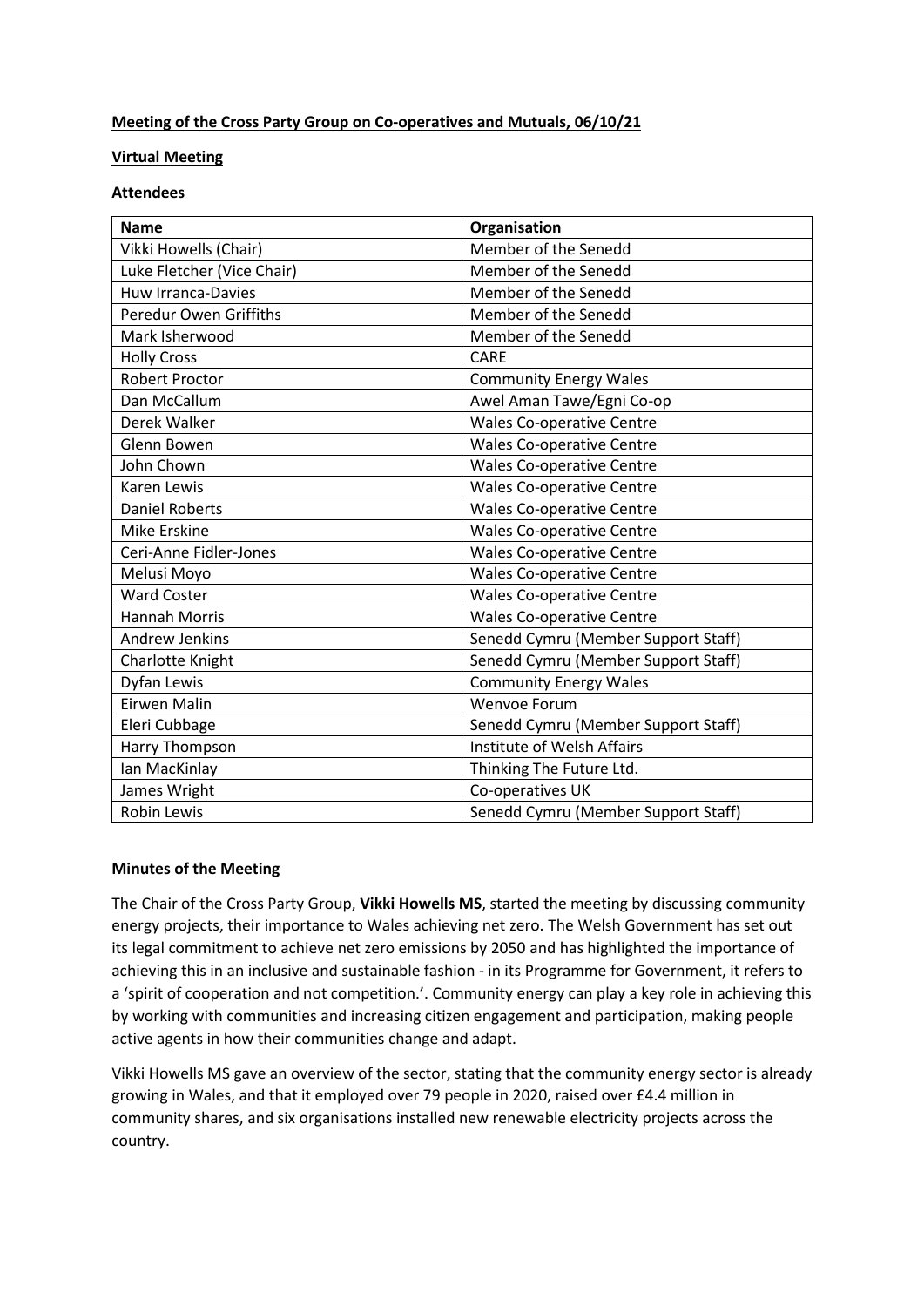The first speaker was then introduced. **Robert Proctor of Community Energy Wales** gave further detail on why setting up community energy projects is a worthwhile endeavour, despite the hard work, volunteering and time that it takes. He said that these groups are often formed as Community Benefit Societies, so 100% of the profits go to the local community, and are controlled by local members. It presents an opportunity to invest and make a modest but real profit for local people, but also crucially acts as an opportunity for engaging the local community. The projects have a key role in producing green energy at a local level, but also create economic benefits in the communities they are based in – by creating jobs directly and local contractors, keeping that value in the community.

Rob then gave an overview of the recent 2020 State of the Sector report, which can be accessed [here.](http://www.communityenergywales.org.uk/en/latest/state-of-the-sector-report-2020) It shows that the sector is growing in Wales and already creates jobs, has a considerable economic impact for local communities, and is an important source of green energy. Wales has the highest number of community energy projects per capita of any UK country. However, there is more that can be done to help the sector grow, such as facilitating the selling of the energy produced to the local community, connecting to the National Grid (which is currently prohibitively expensive), providing access to land (which is currently a major obstacle to many types of community projects, but could be helped by a widescale asset review across Wales), and engaging local communities at all stages of local and national decarbonisation plans, enabling them to take a greater control of the changes that need to be made.

The second speaker was **Dan McCallum of Awel Aman Tawe and Egni Co-op.** Dan reiterated the hard work that is necessary for some of these projects to get off the ground, but also provided examples of some projects that, with the right backing, are able to make a real impact quickly, such as a recent project with Newport Council [\(https://www.local.gov.uk/case-studies/newport-city](https://www.local.gov.uk/case-studies/newport-city-council-community-renewable-energy)[council-community-renewable-energy\)](https://www.local.gov.uk/case-studies/newport-city-council-community-renewable-energy). Dan emphasized the importance of one of the key impact that energy co-operatives can make in engaging local people in the decarbonisation and green agenda, and encouraging them to make important behaviour changes. These organisations can also engage people in co-operative and community-led movements more generally, across different sectors, and educate them on the tangible impact they can make. Dan made the point that these values of social good and co-operation should be included in the procurement work within the public sector, as local resources are being lost from communities and going to multinational corporations. He stated that his recent work in Newport is a great case study, and wants to work in a similar way with other local authorities in Wales.

The final speaker was **Holly Cross of CARE in Cwm Arian.** Holly again stated that the process they had been through was extremely difficult and challenging, but that the successful launch of their wind turbine had made a real impact, both in terms of energy production and as a symbol of what communities can do. However, it was important to note that the process must be learned from and made easier. She stated that the wind turbine had acted as a platform to do even more and create more added-value in the local community. It had created jobs and given them the opportunity to access more funding and investment, as well as giving those who had worked on it new skills and a newfound confidence, and the group have now moved onto to new areas of working on energy and resource efficiency. Some of the key learning points have been that capacity on the grid is a problem, with several bureaucratic problems that must be fixed, and that Local Authorities need to do more to support these groups – but said that there were several good examples to learn from. Holly also reiterated that access to land use for community groups was pivotal.

Following the speakers had given their contributions, **Vikki Howells MS** thanked them and invited the Members of the Senedd present at the meeting gave their thoughts. **Huw Irranca-Davies MS**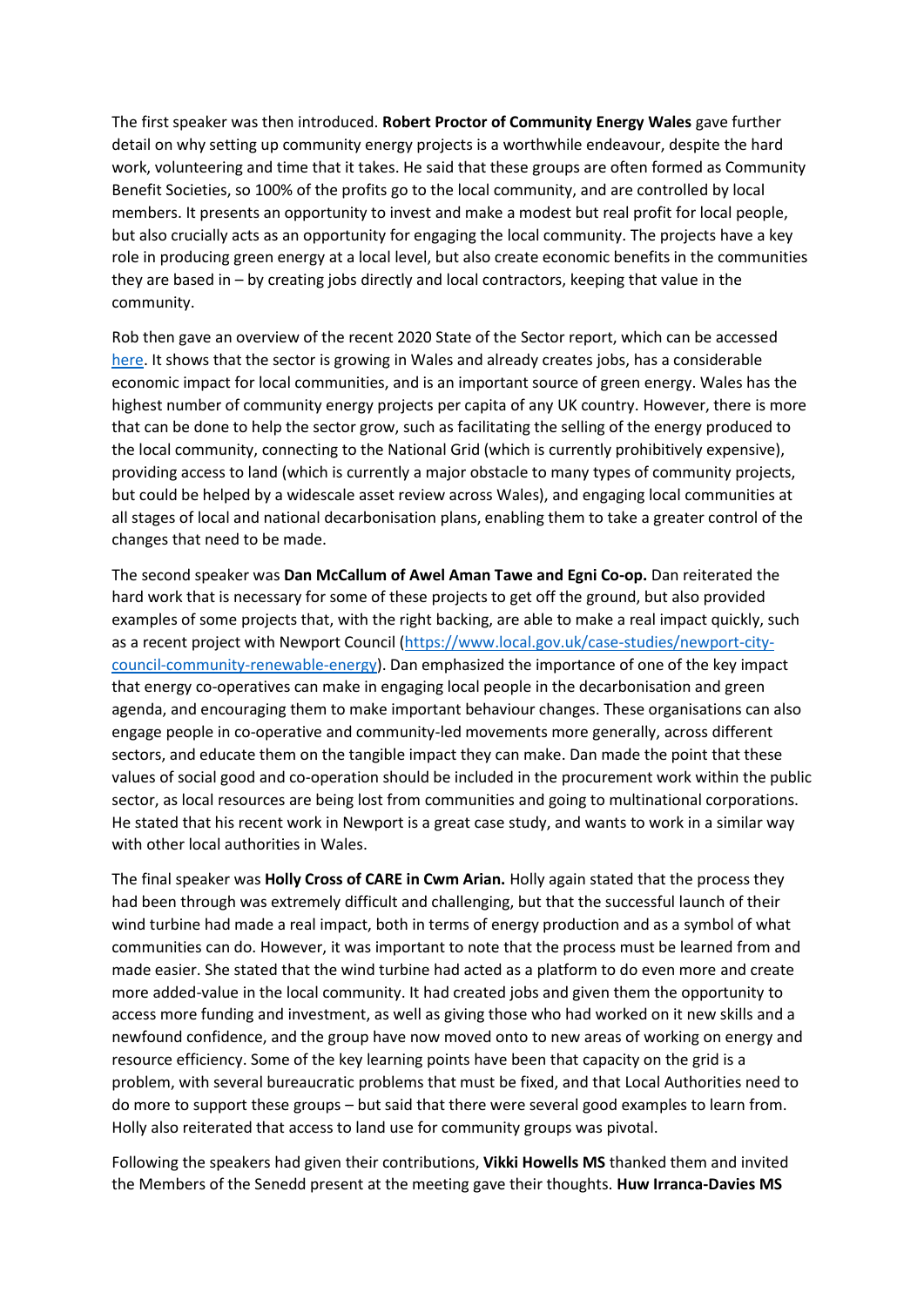discussed the positivity of there being so many organisations working in this sector in Wales. He wanted to identify the practical barriers to helping these and new organisations to grow even further, especially in deprived communities where there may be fewer people with the skills and expertise to dedicate time to these projects. He noted specifically the land issue, and said that this is one of the key issues facing Wales at present.

**Luke Fletcher MS** said he was happy that this was being discussed, because it is a vital aspect to getting to Net Zero emissions as has been targeted by the Welsh Government. He spoke of the need to bring communities with us on this mission, and the importance of a just transition that prioritised ending poverty. He asked the question of how we bring communities along with us on this journey, and how community energy projects can be an important answer to this. **Peredur Owen Griffiths MS**  also spoke of the need to get buy-in from communities for projects of this nature, rather than imposing on them, and that projects like these can be community-led and a crucial solution.

**James Wright from Co-operatives UK** gave a perspective from the UK-level. He said that there was no clear strong policy objectives in BEIS for community energy (generation or other activities). At Conservative Party Conference, the BEIS Minister had agreed that communities and co-operative action in communities could be an enabler of behavioural change such as the take up of retrofit. But clearly there has been no solid policy thinking in BEIS on this. Co-operatives UK is publishing research on co-ops and climate action, and a joint declaration from large UK co-ops ahead of COP26. One demand of governments will be to utilise communities and co-operatives as an enabler in implementing net zero strategies, esp in retrofit, heat and energy use.

**Harry Thompson from the IWA** asked a question on the potential for legislation to give communities an opportunity go gain ownership or control of public land that was being sold. **Huw Irranca-Davies MS** believed that this is an important issue, and that was has been done in Scotland can be an example to Wales, noting that this could be an area for cross-party working on a joint-legislative process. The panellists agreed that this would be beneficial, and also noted that tendering processes' financial requirements often meant they were inaccessible to community schemes, and that first refusal should go to local communities rather than inviting multi-nationals to tender. They also noted that specialist support for community groups is essential for competing with the private sector.

**Derek Walker from the Wales Co-operative Centre** asked whether the current situation around energy prices in the UK could be good for community energy projects in making them more viable, despite the negative impact they have for consumers. **Dan McCallum** agreed, but that the projects should be more about getting cheaper electricity to people and should be about educating people about climate change. He noted a recent example of a project in Caerphilly, which had a viable model and project, but that it was taking too low, and public sector organisations need reform and education to ensure these projects can happen at pace and scale.

**Glenn Bowen from the Wales Co-operative Centre** asked about the job creation and innovation in the sector. **Rob Proctor** said that it was a small but growing sector, directly employing 79 people in Wales but creating more jobs indirectly. He also noted that these jobs needed to be innovative, and that this innovation can come from small organisations and not just R&D departments in MNCs – it was this type of innovation that is needed to reach net zero. **Holly Cross** also discussed how these groups were embedded in communities, their local knowledge of contractors and suppliers meant that the sector was definitely creating much more jobs locally, indirectly. **Dan McCallum** also noted the ethics of the organisations – for example, they had recently learned of human rights abuses in the production of solar panels, and had switched suppliers as a result. He spoke of the need to do